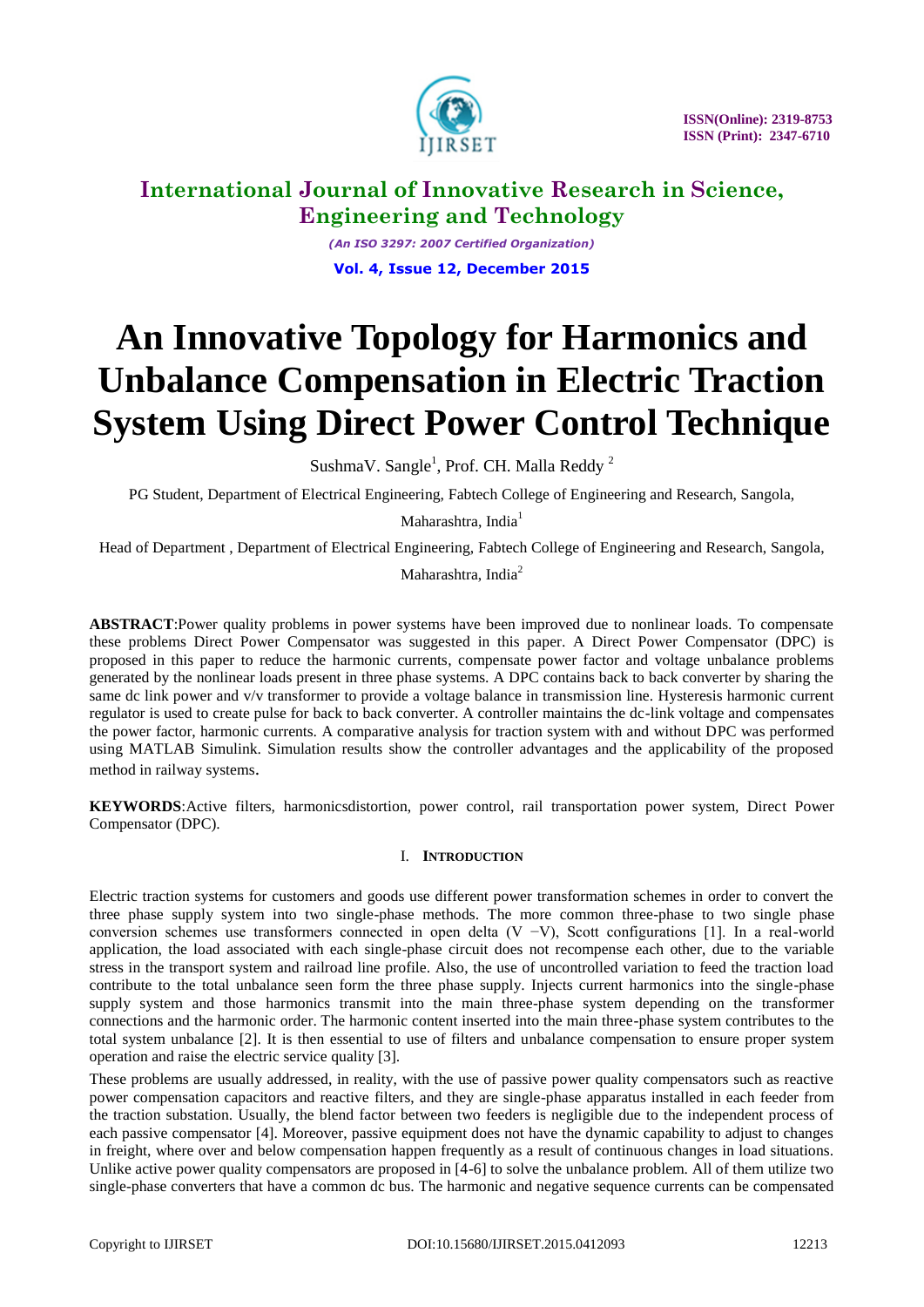

*(An ISO 3297: 2007 Certified Organization)*

### **Vol. 4, Issue 12, December 2015**

successfully. In addition, these active power quality compensators use the instantaneous active and reactive power means to determine the compensating currents, which is not appropriate for single-phase traction power systems [7].

There are different active power quality compensators proposed in the literature [5]–[10], to solve the unbalance problem, but they neglect the sequence modules introduced by harmonics. Also, all of them occupy two single-phase converters that have a common dc bus, but they cannot deliver simultaneous compensation of unbalance and harmonic content. However, for the compensation done from the three-phase side, the use of the instantaneous active and reactive power definition [11]–[17] provides a way for simultaneous compensation of unbalance and harmonics. The overview of the proposed filtering method using instantaneous active and reactive power can be applied to any transformer configuration scheme in the power substation. Multilevel converter technology can make possible the industrial implementation because it reduces the specifications of the power electronics switches and the voltage stress dv/dt on the magnetic components like coupling transformers and/or inductors.

This work proposes a compensation scheme that provides simultaneous correction of harmonic content and load unbalance for railroad systems using an open delta connection in the power substation. This method is based on the instantaneous power description of the scheme, using space vector representation of the state variables, and the use of direct power control (DPC) to attain the required correction by minimizing a cost function achieved from the instantaneous active and reactive mismatch [8].The control strategies presented in this work are experimentally legalized using a DSP based modular power electronic system able to emulate the electric traction system operating conditions, the open delta transformer and the filtering and load balancing converters [9].

### II. **HARMONICS AND UNBALNCE COMPENSATION SYSTEM**

Figure 1 shows the proposed control design. A parallel active filter is used, indirectly connected to the power system using a voltage expanding transformer. The active filter uses a power converter configured as an active three-phase PWM rectifier, connected to the three-phase side.



Fig. 1 Proposed Compensation Scheme

The instantaneous active and reactive terms of the complex power are constant and equal to p (t) = 3VI cos ( $\Phi$ ) and q (t) = 3VI sin  $(\Box)$  [13], [32], other than the analogous balanced three-phase systems, the instantaneous active and reactive power with unbalanced nonlinear loads contains middling and oscillating terms to compensate for load inequality and cuts harmonic injection from the load to the supply system. This is designed by keeping constant the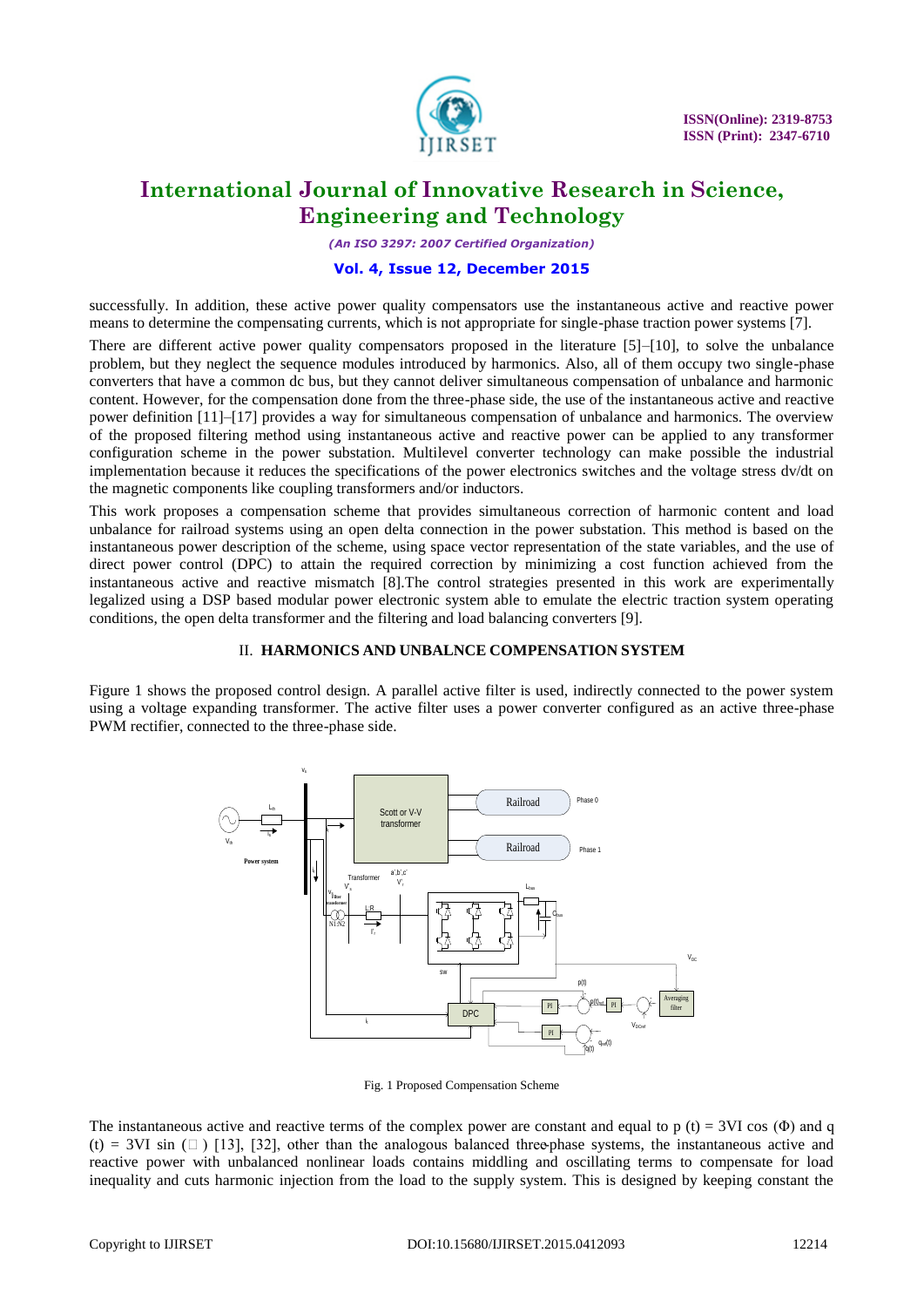

*(An ISO 3297: 2007 Certified Organization)*

#### **Vol. 4, Issue 12, December 2015**

instantaneous active and reactive power replace with the supply. This is achieved with a shunt active filter directly connected to the power system using a voltage step-up filter transformer. The controller computes the total instantaneous active and reactive power taken by the arrangement of traction system and filter. In the projected compensation scheme, the controller selects the converter voltage  $V<sub>r</sub>$  required to keep constant the total instantaneous active and reactive power drawn from the grid.

The power invariant space vector conversion is definite as [11]

$$
\vec{x} = \sqrt{\frac{2}{3}} \big( x_a(t) + \alpha x_b(t) + \alpha^2 x_c(t) \big); \text{where } \alpha = e^{\frac{j2\pi}{3}} \dots (1)
$$

#### III. **V-V TRANSFORMER SPACE VECTOR MODEL**

Figure (2) shows the V −V transformer used to joins a traction sub-station to the electric lattice. This connection generates two single-phase networks from the three-phase power system. Every single-phase circuit is used to feed a train of 60 to 100 km. The transformer model obtained by using transformer ration and using ampere and faraday laws[2].

$$
v_{ab} = \frac{N_1}{N_2} v_{T1}; v_{bc} = \frac{N_1}{N_2} v_{T2}
$$

$$
i_a = \frac{N_2}{N_1} i_{T1}; i_c = \frac{N_2}{N_1} i_{T2}
$$

Calculated voltage and current space vectors in the transformer's primary winding as function of secondary windings voltage and currents are:

$$
\overrightarrow{v_s} = \sqrt{\frac{2}{3} \frac{N1}{N2}} (v_{T1} - \alpha^2 v_{T2})
$$

$$
\overrightarrow{i_t} = \sqrt{\frac{2}{3} \frac{N2}{N1}} [(1 - \alpha)i_{T1} + (\alpha - \alpha^2)i_{T2}]
$$

#### IV.**SCOTT TRANSFORMER SPACE VECTOR MODEL**

In support of the ideal Scott transformer shown in Fig. 2, its representation can be obtained by considering the transformer ratio and using Ampere and Faraday Laws [1]

$$
v_{ab} = \frac{N1}{N2} v_{T1}; v_{co} = \frac{\sqrt{3} N1}{2 N2} v_{T2}
$$

$$
\frac{\sqrt{3} N1}{2 N2} i_c = i_{T2}; \frac{1 N1}{2 N2} (i_a - i_b) = i_{T1}
$$

The voltage and current space vectors designed in the transformers primary winding is a purpose of the secondary winding voltages and currents are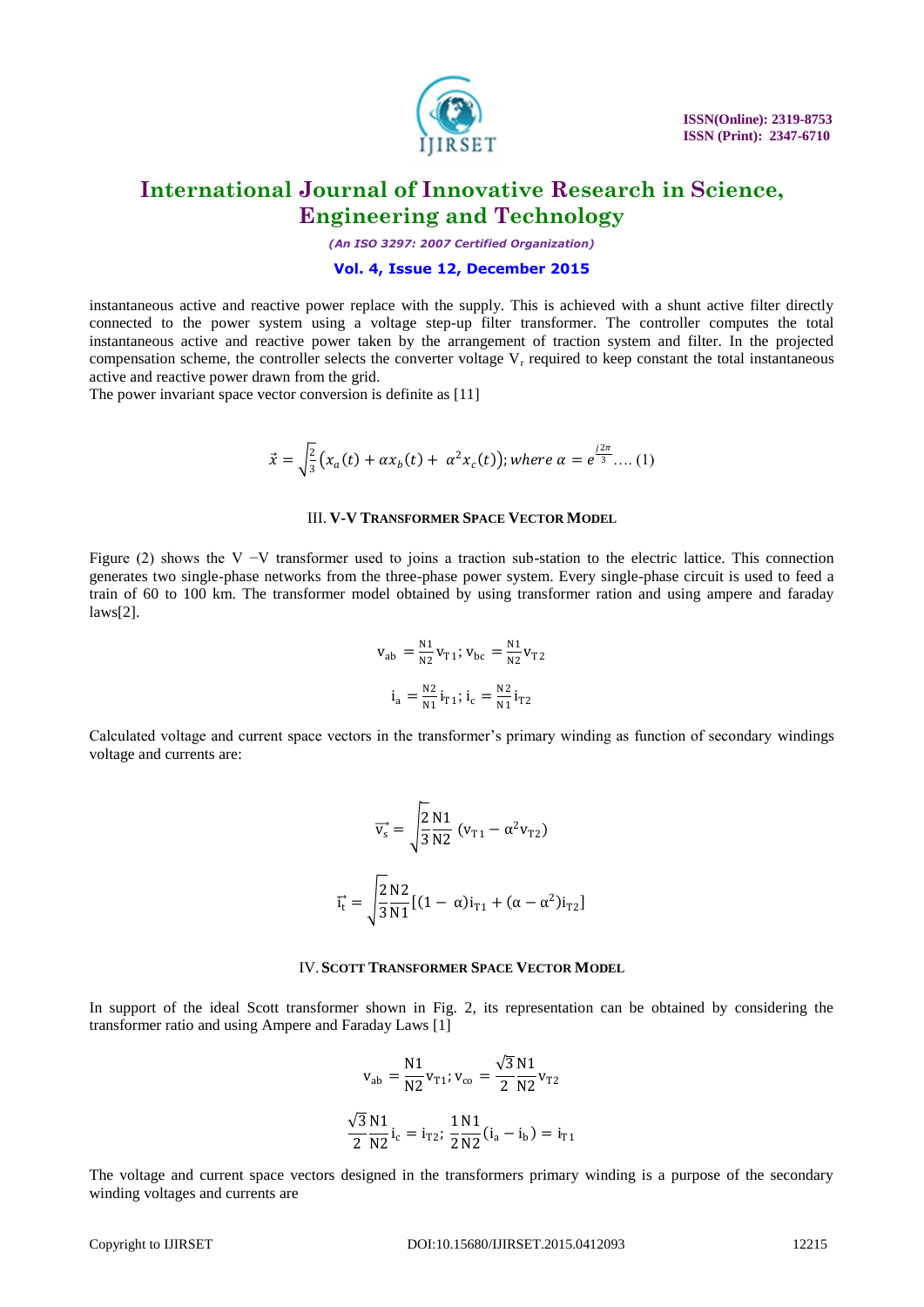

*(An ISO 3297: 2007 Certified Organization)* **Vol. 4, Issue 12, December 2015**



Fig.2 Traction transformer schemes a) V-V transformer b) Scott transformer

Fig. 2 shows the open delta (V-V) and Scott transformers used frequently to connect a traction substation to the electric grid. These connection schemes generate two single-phase networks from the three-phase power system. Each singlephase circuit is used to feed a 60–100 km rail track.

### V. **ACTIVE AND REACTIVE POWER CONTROL**

The Direct Power controller is based on the instant apparent power from the current and voltage space vectors definitions [11-13]

$$
s = \overrightarrow{v_s} * \overrightarrow{i_s} = p + jq
$$

From figure 1 active filter modelled as

$$
\overrightarrow{v'}_s = \overrightarrow{v'}_r + R\overrightarrow{i'}_r + L\frac{d\overrightarrow{i'}_r}{dt}
$$

Where

$$
\overrightarrow{v_s}=\frac{N1}{N2}\overrightarrow{v_s'};\; \overrightarrow{v_r}=\frac{N1}{N2}\overrightarrow{v_r'};\; \overrightarrow{\iota_r}=\frac{N2}{N1}\overrightarrow{\iota_r'}
$$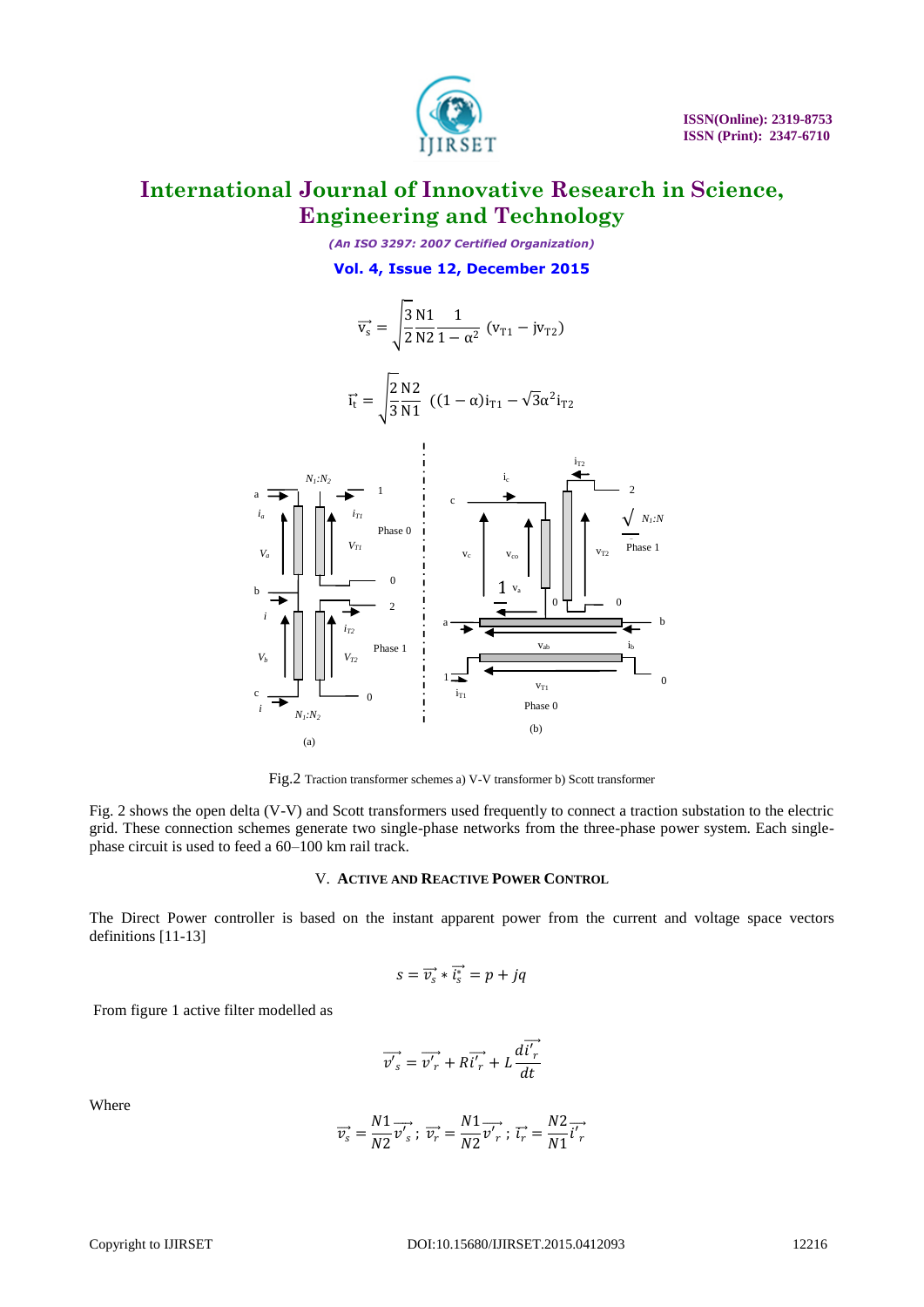

*(An ISO 3297: 2007 Certified Organization)*

**Vol. 4, Issue 12, December 2015**

$$
R=\left(\frac{N1}{N2}\right)^2R_r\ ; L=\left(\frac{N1}{N2}\right)^2L_r
$$

For a given orientation in active and reactive power, the change in power for suitable compensation becomes a role of the converter voltage  $\widehat{\nu_{rk}}$ . The apparent power variation  $\Delta sk = \Delta pk + j\Delta qk$  needed to change from the real to the demanded value in the following sampling time, prefand qref, are given by the following expressions:

$$
\epsilon_{sk} = (p_{refk+1} - p_k) + j(q_{refk+1} - q_k)
$$

$$
= \Delta p_k + j\Delta q_k = \epsilon_{qk} + j \epsilon_{qk}
$$

for a given reference in active and reactive power, the change in power for proper compensation depends on the converter voltage  $\overrightarrow{v_r}(k)$ 

$$
v'_{r}(k) = \frac{L}{T_s} \left[ \frac{\Delta \overrightarrow{s_0}(k) - \Delta \overrightarrow{\epsilon_s}(k)}{\overrightarrow{v'_s}(k) * e^{j w T_s}} \right]^*
$$

The proposed algorithm has low computational stress, provides instantaneous modification of the active and reactive power in the tip of common coupling, and reduces the ripple in the instantaneous power and currents. This produces low harmonic distortion and balances the load seen from the grid.

### VI.**MULTILEVEL COMPENSATION**

Figure 3 shows the open delta transformer (V-V) used to tie a traction substation to the electric grid, whereas the voltage space vector calculated in (11) is synthesized with the dual converter modulation method.



Fig 3.Circuit diagram of proposed multilevel compensation scheme

The proposed algorithm has lowcomputational demands, provides instantaneous correction of the active and reactive power in the point of common coupling, and reduces the ripple in the instantaneous power and currents. This produces low harmonic distortion and balances the load seen from the grid.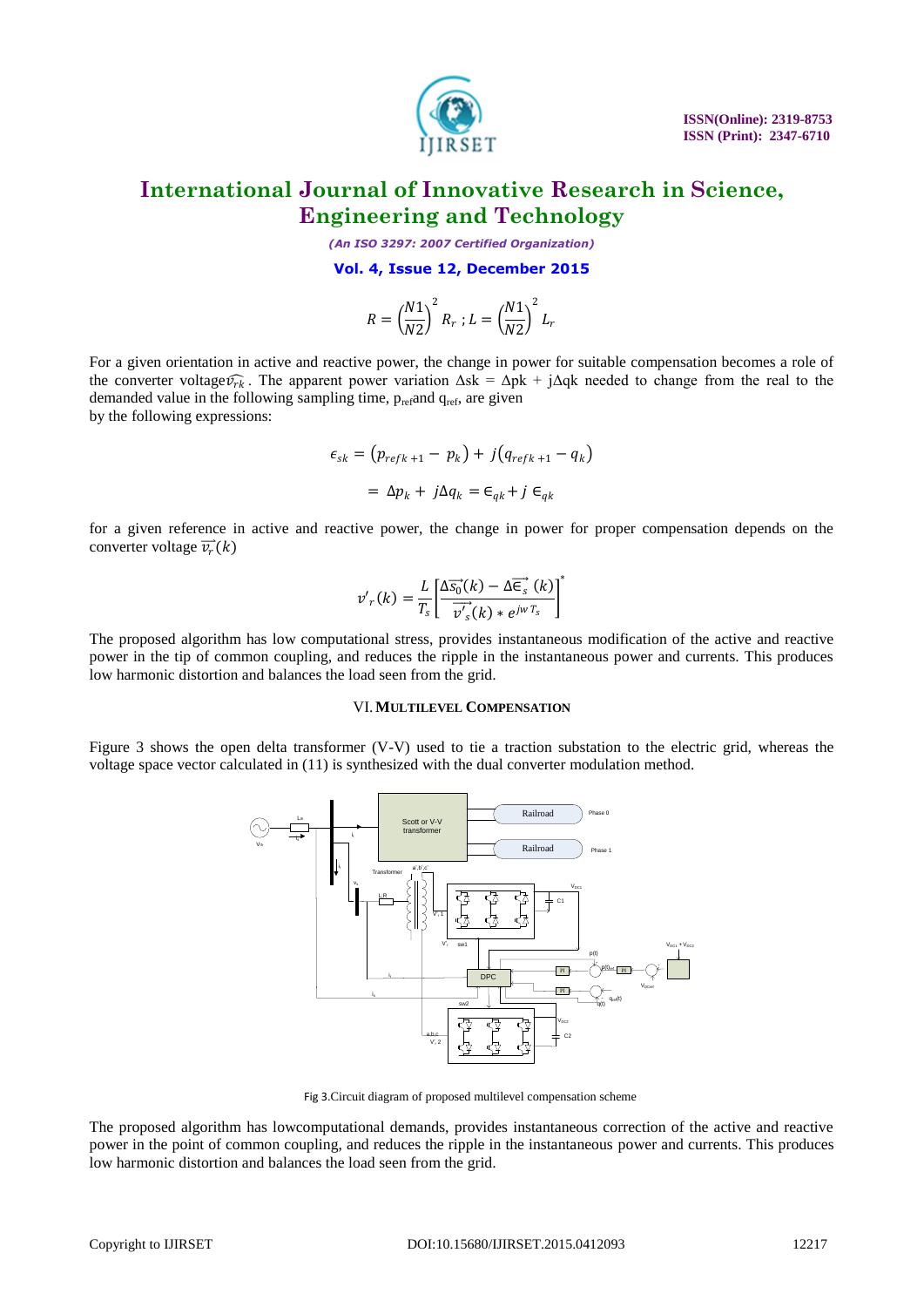

*(An ISO 3297: 2007 Certified Organization)*

#### **Vol. 4, Issue 12, December 2015**

### VII. **SIMULATION RESULTS**

The system shown in Fig. 1 is modeled using the space vector representation of the state variables [11], at a 10 kHz sampling rate. Both, the V-V and Scott transformers are built-in these simulations. The railroad system is represented using the calculated harmonic currents distribution, injected to the power system in the secondary side of each transformer [16].The three-phase power system is modeled using a space vector Thevenin equivalent. Also, space vector representations of the power transformer (V-V or Scott), three-phase (VSC), and the filter are used in the simulation. The parameters used in the simulations are shown in Table I. The rectifier case uses a single-phase rectifier bridge-based load in one secondary of the key transformer. For the railroad case, the measured harmonic current range is injected in one secondary phase [16].

Table I. THE FILTER SCHEME MODEL

| $V_{th}$ | $L_{th}$           | $R_{trx}$    | $L_{\text{tr}x}$ | C(1,2)<br>しもしんと | $V_{DC}$ {1,2} |
|----------|--------------------|--------------|------------------|-----------------|----------------|
| 208v     | 0.1 <sub>m</sub> H | l m $\Omega$ | 10.0mH           | $1100\mu F$     | $200 - 600V$   |

The simulation uses highest unbalance by working on one single-phase circuit with the other in no load condition, which is the most difficult operating condition. The active filter injects the harmonic content used by the single-phase railroad load. The planned control scheme reduces by more than 96% the THD for both transformer connections.



Fig.4.Simulated active filter effect on the power system currents feeding a single phase rectifier load for the Scott and V–V connections (a) V–V (b) Scott.

Figure4. Shows the simulated instantaneous currents flow into the power system not including compensation and with including active and reactive compensation. The simulations show the balancing result on the power system current and the THD reduction obtained with the active filter controlled by the instantaneous active and reactive power. Both transformers (V-V and Scott) have a related current behavior when a single-phase rectifier load is connected in one secondary.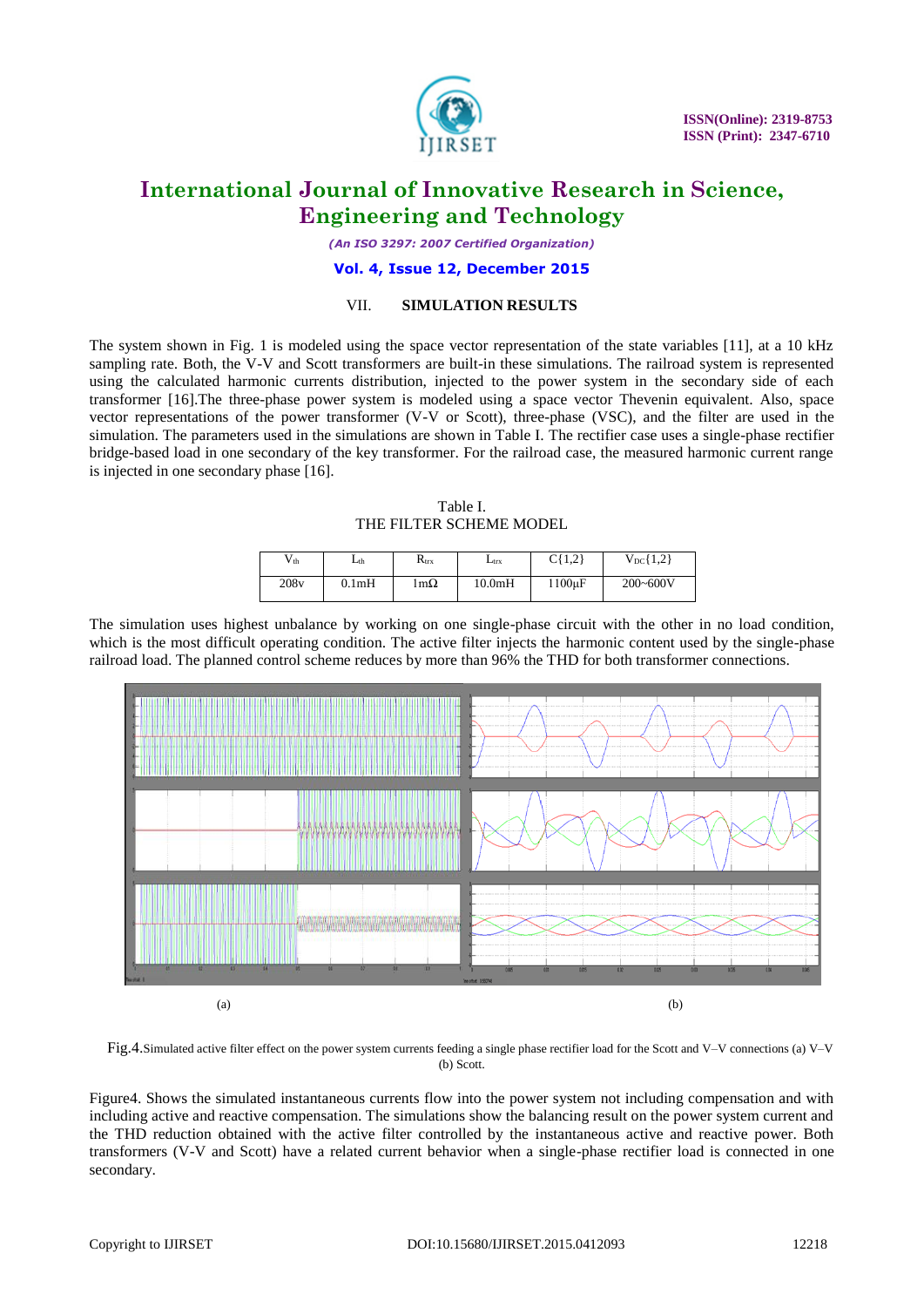

*(An ISO 3297: 2007 Certified Organization)* **Vol. 4, Issue 12, December 2015**



Fig.5Simulated waveforms for the Scott transformer connection for differentRailroad load profiles.

Figure5. shows the waveforms in the simulated railroad system for four different load profiles: first a maximum load profile is applied before  $t = 0.1$  s; then a minimum operating load profile is applied from  $t = 0.1$  s to  $t = 0.132$  s; after this, an emergency condition with the full load is applied only to phase 1 from  $t = 0.132$  s to  $t = 0.164$  s; after this the emergency condition is changed to full load applied only to phase 0.



Fig 6. (a) Effect on dc voltage due to p<sub>ref</sub> variation (b) Effect on the line current's phase shift due to q<sub>ref</sub> variation

Figure 6 (a) shows how changes in  $p_{ref}$  affect the system variables for unity power factor operation ( $q_{ref} = 0$ ). The compensation control starts at  $t = 0.06$  s and changes in  $p_{ref}$  have a least effect on the instantaneous reactive power and phase currents. However,  $V_{dc}$  voltage changes when the referencepower pref is dissimilar than the average power p(t). A larger power reference  $p_{ref}$  with respect to the average power inject power in the dc bus and this power is stored in the